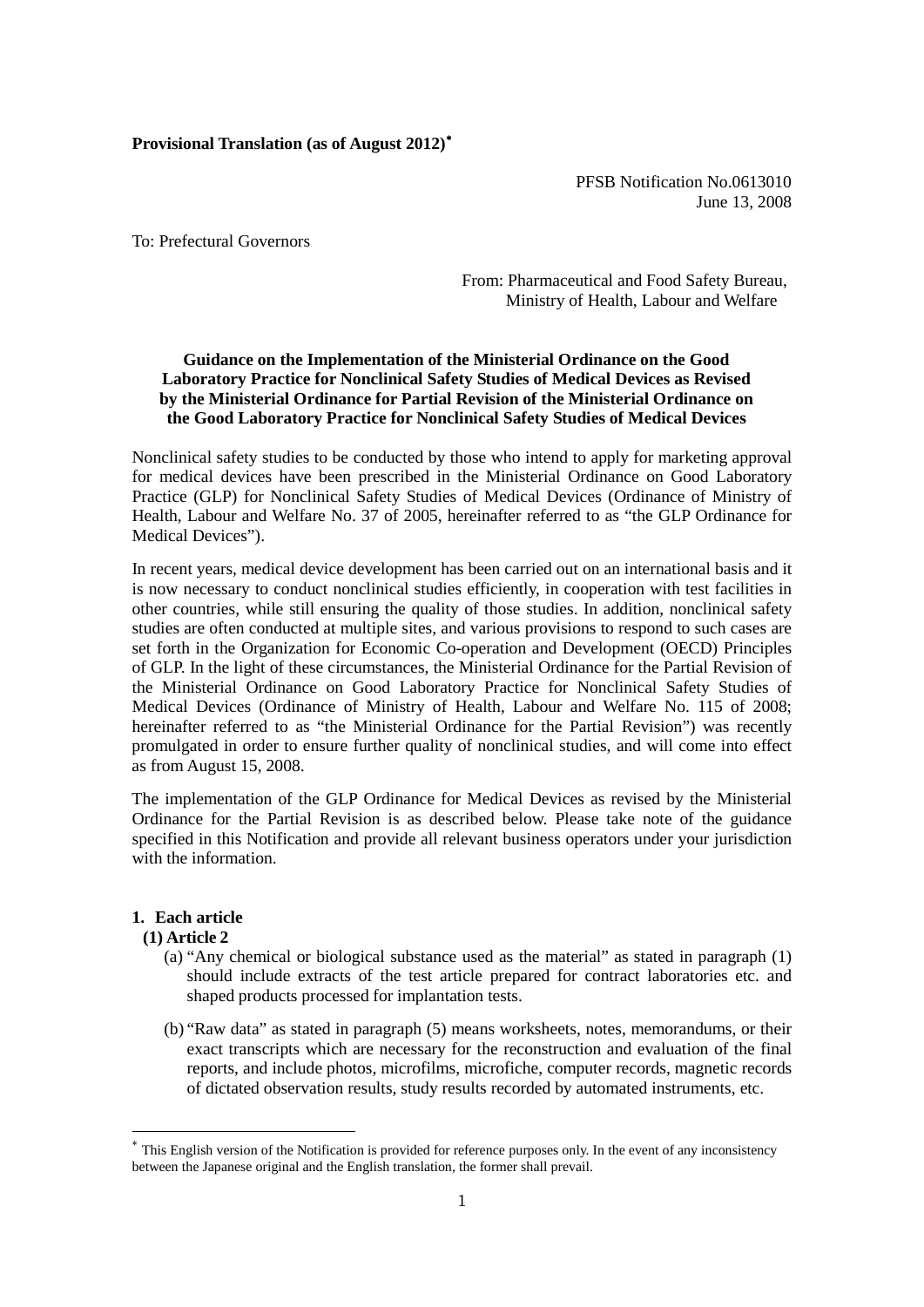#### **(2) Article 4**

- (a) With regard to "a study conducted at multiple sites" prescribed in Article 19 (hereinafter referred to as "multi-site study"), "an entity who commissions" as stated in paragraph (1) and "an entity who commissioned" as stated in paragraph (2) should include an entity who commissions part of a study and an entity who commissioned part of a study. In the same way, "a contractor" as stated in paragraph (1) should include an entity who will be commissioned to conduct part of a study.
- (b) To "confirm" as stated in paragraph (2), confirmation may be made by any appropriate means for each case, and the sponsor does not necessarily visit the contractor for on-site review.
- (c) "Notification" as stated in paragraph (3) may be documented by incorporating the provisions to that effect into a contract or other documents.

# **(3) Article 5**

- (a) Those who are "capable of performing their assigned functions" as stated in paragraph (1) should be knowledgeable in those parts of the GLP Ordinance for Medical Devices which are applicable to their involvement in the study.
- (b) "Sanitation and health precautions" as stated in paragraph (2) should include the use of clothing suitable for conduct of work of personnel engaged in studies. An individual with an illness that may adversely affect the quality and integrity of studies should report this to an appropriate person such as the study director or test facility management, and should be excluded from direct contact with test systems until his/her health condition is corrected.

# **(4) Article 6**

- (a) "Study director" as stated in item (i) means the individual responsible for the overall conduct of the study. The test facility management should designate an individual who has sufficient capability and experience to conduct and supervise the study as a study director. In addition, designation of replacement of the study director should be conducted pursuant to the predetermined procedures, and be documented and retained.
- (b) "Quality assurance unit" as stated in item (ii) means any individual or organizational element, which is independent of study conduct, designed to assure test facility management that studies are conducted at the test facility in compliance with the GLP Ordinance for Medical Devices.
- (c) It is not necessary to "ensure" as stated in item (iv) in the cases where the leachables or extracts, which is difficult to be tested for identity, purity, stability and uniformity, are used in accordance with the standard operating procedures immediately after the extraction.
- (d) The provisions of items (v) and (vi) should include ensuring that facilities, equipment, materials and personnel are available for proper conduct of the study.
- (e) "Master schedule" as stated in item (ix) should be prepared so that the assessment of workload and the tracking of studies at the test facility can be understood.
- (f) "Any other functions relating to the management and administration of the test facility" as stated in item (x) should include the following:
	- 1) Prepare and maintain a document that identifies the test facility management at the test facility;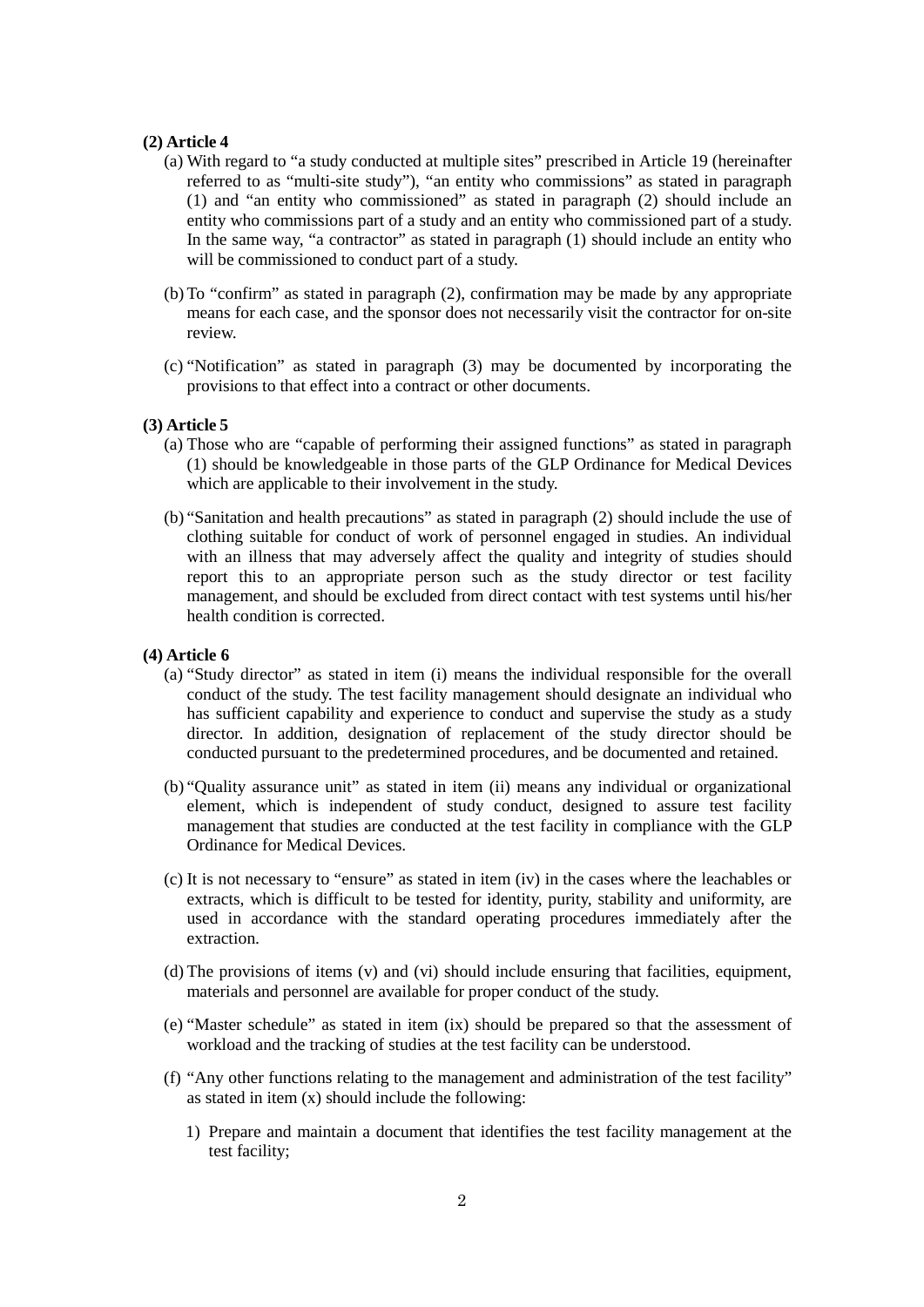2) Ensure that an individual or individuals in the quality assurance unit (hereinafter referred to as the "quality assurance personnel") has obtained the approved protocol from the study director.

# **(5) Article 7**

- (a) "Unforeseen circumstances" as stated in item (iii) should include deviations from the protocol and standard operating procedures. The study director should assess the effects of those circumstances on the quality and integrity of the study, and ensure that the details of "circumstances that may affect the quality and integrity of study" and the corrective actions taken are documented on the basis of actions taken by personnel engaged in the study.
- (b) Measures to "appropriately manage" as stated in item (vi) should include the establishment of measures to prevent loss or falsification, etc. of study-related materials during the study.
- (c) "Any other functions relating to the conduct, recording and reporting of the study" as stated in item (vii) should include the following:
	- 1) Supply a copy of the protocol and any amendments to the quality assurance personnel without delay, and communicate effectively with the quality assurance personnel as required during the conduct of the study;
	- 2) Ensure that the protocols and amendments and the applicable standard operating procedures are available to personnel engaged in the study;
	- 3) Pay attention to prevent equipment, materials, etc. used in the study from having adverse effects on the study;
	- 4) Ensure that the computerized systems used in the study have appropriately been validated.

# **(6) Article 8**

- (a) "A copy of the master schedules" as stated in item (i) and "copies of the protocols and standard operating procedures" as stated in item (ii) may be maintained on a computerized system of which the quality has been assured. In such cases, maintaining a paper copy is not necessarily required.
- (b) Inspections "to assure the quality and integrity of the study" as stated in item (iii) are classified into three categories: study-based inspection, facility-based inspection and process-based inspection. Process-based inspection means an inspection conducted by means of assuring the process of a study based on the results of inspection of another study. For process-based inspection, such requirements as inspection items, scope and permissible frequency of inspections should be defined in the standard operating procedures. In addition, it is necessary to provide clear evidence that a process-based inspection can be substituted for performance of individual study-based inspections.
- (c) "A document showing that the dates and results of assurances prescribed in item (iii) and the preceding item were reported to the test facility management and the study director" (hereinafter referred to as "QA statement") as stated in item (viii) should also clearly specify the phase(s) inspected and the date of inspections, and the types of inspections in the case where multiple types of inspections were conducted for the study.
- (d) "Any other functions necessary to assure that studies conducted at the test facility are in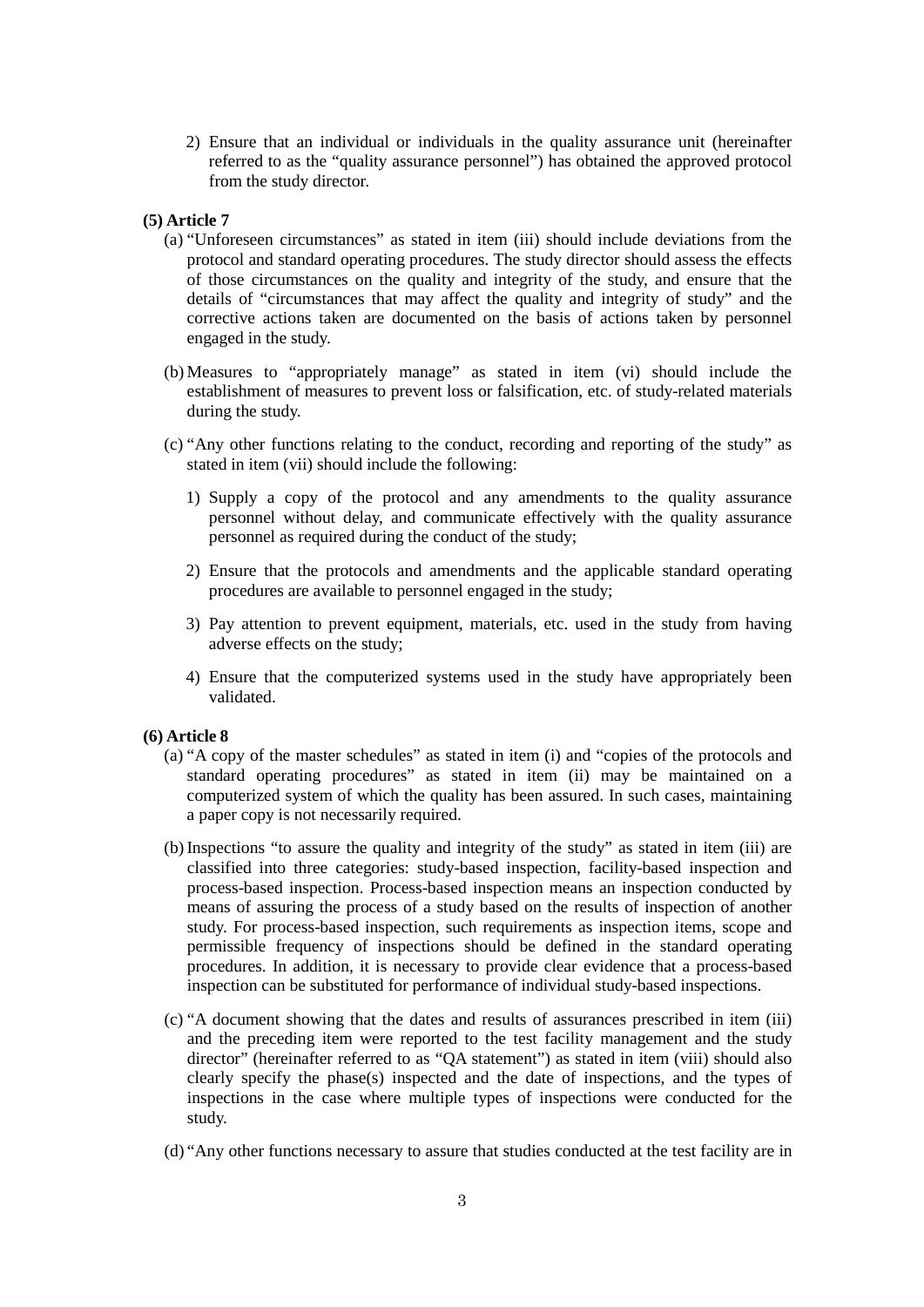compliance with this Ordinance" as stated in item  $(x)$  should include the following:

- 1) Verify that the protocol contains the information required for compliance with the GLP Ordinance for Medical Devices, and the verification results should be documented;
- 2) Verify that personnel engaged in the study use and follow the protocol and applicable standard operating procedures.
- (e) "The documents to be retained pursuant to the provision of paragraph (1)" as stated in paragraph (3) means records of inspections conducted by the quality assurance unit, and such documents should be transferred to the archives at an appropriate time after storage at the quality assurance unit, etc.

# **(7) Article 9**

- (a) "Animal care facilities" as stated in paragraph (2) should have the functions specified below, where necessary:
	- 1) Separate housing by species or test system;
	- 2) Separate housing by protocol;
	- 3) Quarantine of animals;
	- 4) Animal care in normal or specialized housing.
- (b) "Facilities to store feed and other supplies" as stated in paragraph (2) should have the function of storage areas for feed, bedding, supplies, and equipment, where necessary.
- (c) "Other necessary facilities" as stated in paragraph (2) should include the following:
	- 1) Animal rooms or areas where studies using volatile substances, radioactive substances, infectious agents, etc. can be conducted in isolation from other animal care facilities;
	- 2) Facilities for isolation and treatment of diseased animals;
	- 3) Facilities for collection and hygienic disposal of waste from the test system, or for safe and sanitary storage of waste before removal from the test facility.
- (d) "Areas for handling test articles, etc." as stated in paragraph (3) should have the functions specified below in order to preclude contamination or mix-up of these articles and should be designed to maintain the quality of the test and control articles:
	- 1) Receipt and storage of the test and control articles;
	- 2) Mixing of the test or control article with a vehicle;
	- 3) Storage of the mixture of the test or control article with a vehicle.
- (e) "Areas for laboratory operations" as stated in paragraph (3) should be separated, where necessary, for the performance of periodical measurements, such as biochemical and histopathological examinations, and other laboratory operations.
- (f) "Any other separated areas necessary for proper conduct of studies" as stated in paragraph (3) should include the following:
	- 1) Isolated areas where any constituent parts of animals or microorganisms which may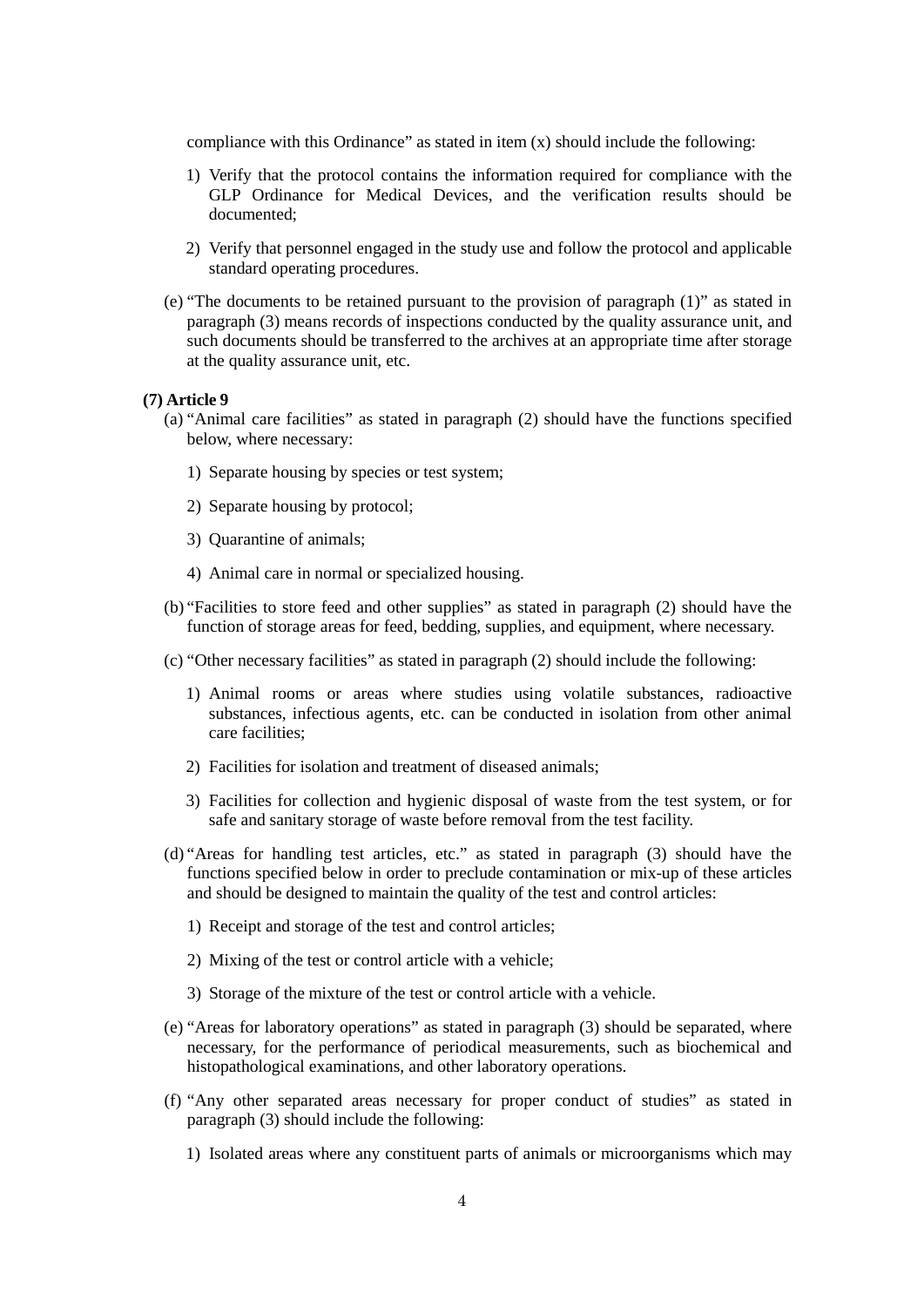be potential biohazards are used;

- 2) Separated areas for cleaning, sterilizing, and storing supplies and equipment used during a study.
- (g) "Archive(s)" as stated in paragraph (4) means designated areas, facilities or equipment (cabinets, rooms, buildings, or computer systems, etc.) that enable secure storage and retrieval of study-related materials and protection of contents from untimely deterioration. Study-related materials should be retained in principle in the archive(s) of the test facility. However, this does not preclude the use of contract archive facilities. In the case of using contract archive facilities, the facilities must be in compliance with the provisions of the GLP Ordinance for Medical Devices, etc., and the test facility management should be responsible for ensuring the GLP compliance status thereof.

#### **(8) Article 10**

Procedures for equipment to be "maintained and inspected" as stated in paragraph (2) should include tests, calibration, standardization, etc. that are regularly conducted according to the standard operating procedures.

# **(9) Article 11**

- (a) "Standard operating procedures" as stated in paragraph (1) should be represented by documented procedures which describe how to perform tests and activities, etc. that are normally not specified in detail in the protocols.
- (b) Standard operating procedures should be prepared under the responsibility of the test facility management.
- (c) Published literature, etc. may be used as a supplement to standard operating procedures.
- (d) "Management" as stated in paragraph (1), item (i) should include receipt, labeling, storage, handling, mixing with a vehicle, sampling, etc. in each division.
- (e) "Maintenance, inspection and repair of equipment" as stated in item (ii) of the same paragraph should include the procedures and implementation plans (schedules) of inspection, cleaning, maintenance, testing, calibration and standardization of equipment, and the procedures for repairs in the case of equipment failure or malfunction.
- (f) "Management of raw data" as stated in item (xi) of the same paragraph should include maintenance, storage and retrieval of records.
- (g) "Functions the quality assurance unit is to perform" as stated in item (xii) of the same paragraph should include planning, performing, documenting and reporting inspections by the quality assurance unit.
- (h) "Other necessary matters" as stated in item (xiv) of the same paragraph should include the following:
	- 1) Matters relating to preparation, storage, labeling, etc. of reagents;
	- 2) Preparation of reports, etc.;
	- 3) Validation, operation, maintenance, security, change control and back-up of computerized systems;
	- 4) Matters relating to multi-site study.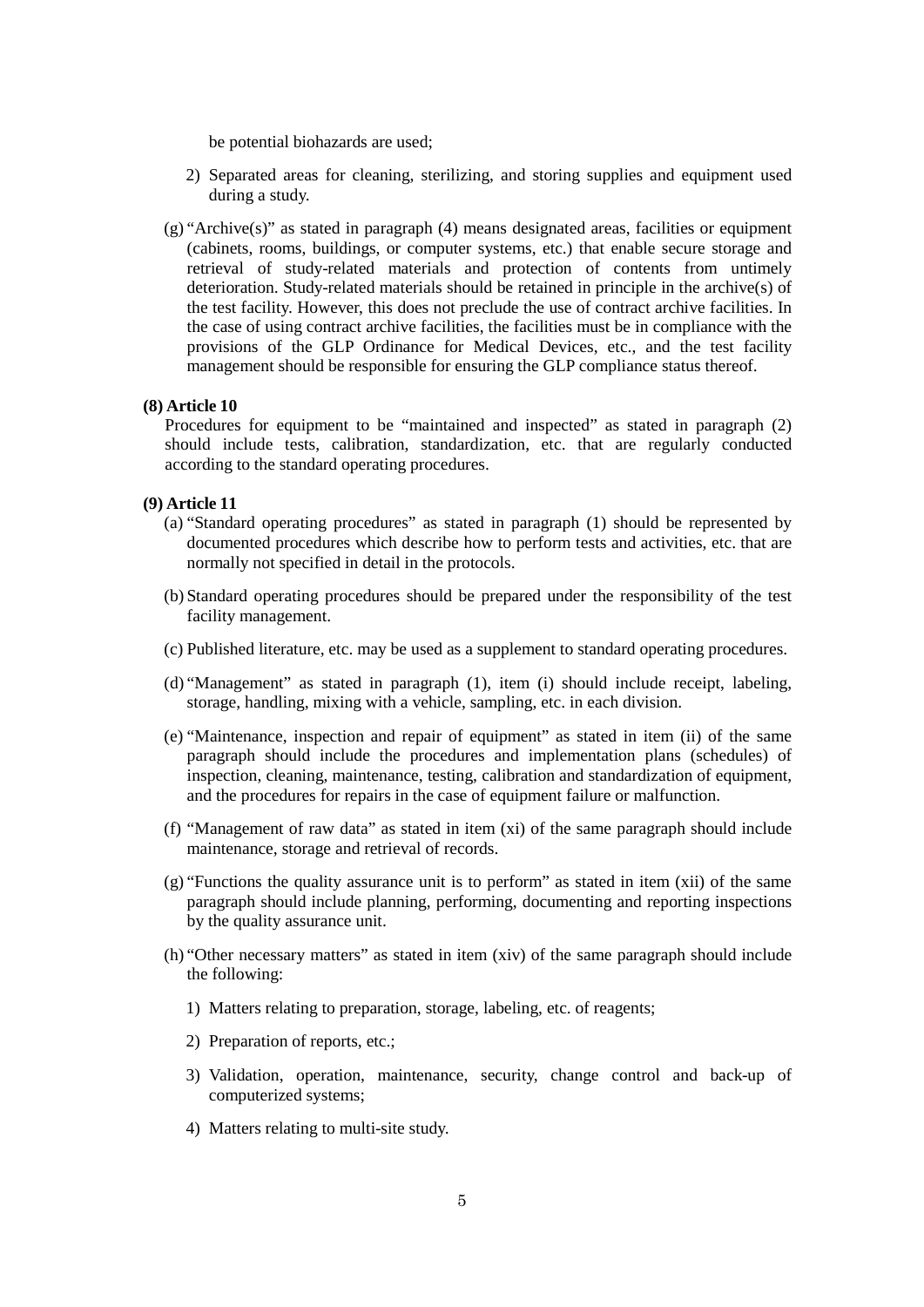#### **(10) Article 12**

- (a) Items "recorded" as stated in paragraph (1) should include the source and the date of receipt of test systems.
- (b) Isolated animals pursuant to the provision of paragraph (2) may be treated, if necessary, following authorization of the treatment by the study director, provided that such treatment does not interfere with studies. In this case, the reason for the treatment, authorization of such treatment, method of treatment, drugs used for treatment, date of treatment, the results of treatment, etc. should be recorded and retained.
- (c) "Necessary measures" as stated in paragraph (4) should include the following:
	- 1) Information to identify each animal within an animal room should be clearly indicated on the outside of cages, pens or racks, where necessary;
	- 2) Animals of different species should be housed in separate rooms in principle;
	- 3) In the case where animals of the same species are housed in the same room and used in different studies, an adequate degree of separation and identification should be necessary.
- (d) "Control of sanitary conditions" in paragraph (5) should include the following:
	- 1) Animal cages, pens, racks and accessory equipment should be kept clean and sanitized at appropriate intervals;
	- 2) Bedding used in animal cages or pens should not interfere with the purpose or conduct of the study and should be changed as often as necessary to keep the animal clean and dry;
	- 3) Feed and water used for animals should be analyzed periodically to ensure that contaminants, which are known to be capable of interfering with studies and reasonably expected to be present in such feed or water, are not present at levels above those specified in the protocol. Records of such analysis should be retained as raw data;
	- 4) Detergent or insecticides that may interfere with proper conduct of studies should not be used;
	- 5) In the case where any detergent or insecticide is used, the use should be recorded.

## **(11) Article 13**

- (a) Measures to "appropriately handle" as stated in paragraph (1) should include the following:
	- 1) A proper storage area should be set up;
	- 2) Distribution should be made in a manner that precludes the possibility of contamination or the deterioration of quality;
	- 3) Proper identification should be ensured throughout the distribution process;
	- 4) In principle, the sponsor or test facility should ensure that the characteristics, such as the identity, content, purity, composition, etc., which will define the test or control article, have been determined before study initiation, except where its determination is difficult. In the cases where marketed products are used as the control articles, the determination of their characteristics may be substituted by the use of their labeling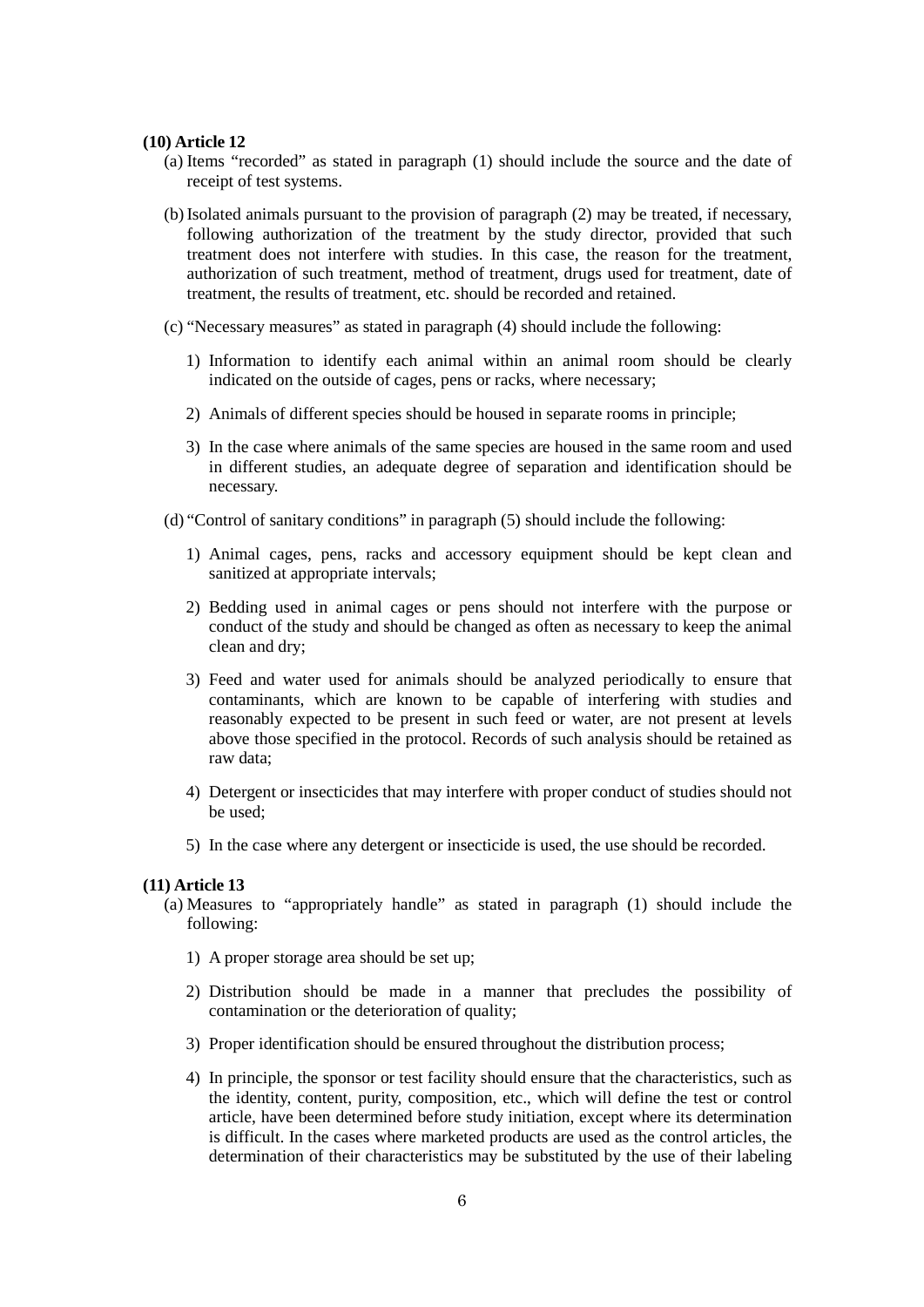#### information;

- 5) The stability of each test or control article should be determined before study initiation in principle. In the case where stability cannot be determined before study initiation, standard operating procedure(s) for the stability test should be prepared and periodical analysis should be conducted in accordance with the standard operating procedure(s). In this case, if the test or control article is apparently stable and the determination of its stability is impossible, the determination of its stability may be substituted by records of these facts. However, this does not apply to the cases where the leachables or extracts, whose stability is difficult to be determined, are used in accordance with the standard operating procedures immediately after the extraction;
- 6) The name, abbreviation or code number, and lot number should be indicated on each storage container of the test or control article together with the expiration date, if available. When specific storage conditions are required, they should also be indicated. In this case, when the test article needs a particular type of storage container, such requirement should be specified;
- 7) For studies of at least 4 weeks' duration, reserve samples from each lot of test and control articles should be retained for the period prescribed in Article 101 (including the cases where it is applied mutatis mutandis pursuant to Article 110) or Article 104, items (i) and (ii) of the Ordinance for Enforcement of the Pharmaceutical Affairs Act (Ordinance of Ministry of Health and Welfare No.1 of 1961). However, in the case where the quality of the test or control article may change markedly during the storage period, it may be retained only as long as the quality of the article affords evaluation.
- (b) Measures to "properly prepare and use" as stated in paragraph (2) should include the following:
	- 1) In the case where the test or control article is used as a mixture with a vehicle, in principle, the stability of the test or control article in the mixture should be determined before the use of the article, except where its determination is difficult. If the stability cannot be determined before use, standard operating procedure(s) for the stability test should be prepared and periodical analysis should be conducted in accordance with the standard operating procedure(s). In this case, if the test or control article is apparently stable and the determination of its stability is difficult, such determination may be substituted by records of these facts. However, this does not apply to the cases where the leachables or extracts, whose stability is difficult to be determined, are mixed with a vehicle and used in accordance with the standard operating procedure immediately after the extraction. In addition, where necessary, the uniformity of the mixture should be determined before the use, and the concentration of the test or control article in the mixture should be periodically determined, except where its determination is difficult;
	- 2) Where any of the components in the mixture has an expiration date, that date should be indicated on the container. If more than one component has an expiration date, the earliest date should be indicated.

## **(12) Article 15**

- (a) The study director should assume responsibility for preparation of the protocol.
- (b) Each item of paragraph (1) should include the following information: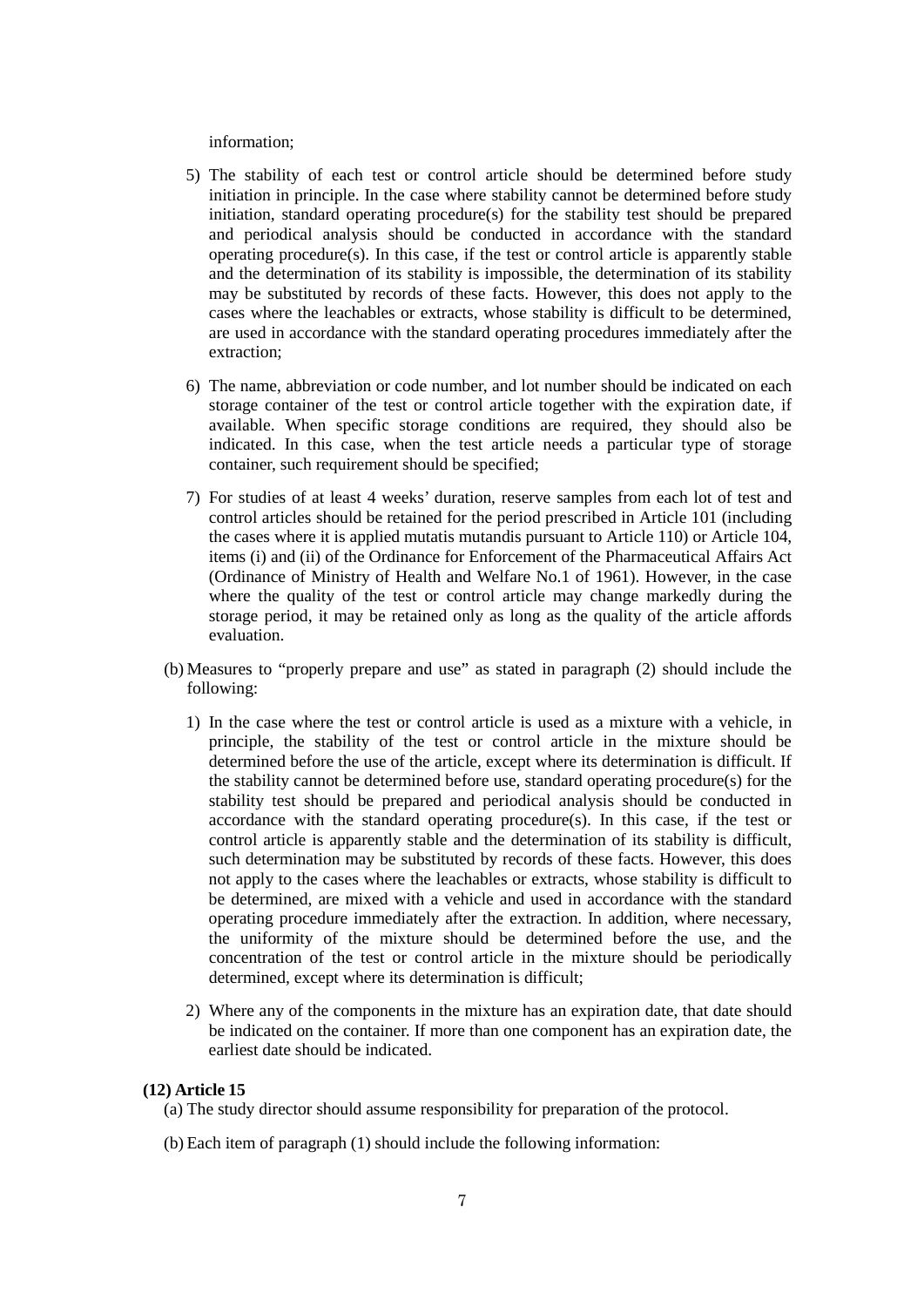- 1) For "identification of the test and control articles" as stated in item (v), the name, abbreviation or code number;
- 2) For "information concerning the test systems" as stated in item (vi), the species, strain, number, age, sex, body weight range, source of supply, reason for selection, and procedure for identification;
- 3) For "information concerning methods" as stated in item (vii), experimental design for the control of bias; environmental conditions for the test system; name or code number of feed (including specifications for acceptable levels of contaminants that may be present and interfere with the purpose or conduct of studies if present at levels greater than the specifications); solvents, emulsifiers, and other materials used as vehicles to dissolve or suspend the test or control article; the method and duration of application of the test and control articles and reasons for selection; the title of the standard for biological safety study used as reference; and the type, frequency, method, and schedule of observation, measurement, examination, and analysis to be performed.
- (c) "Other necessary matters to plan a study" as stated in item (xi) should include the following information:
	- 1) In the case where a multi-site study is conducted, name and address of any test sites involved, name and department of principal investigator(s) and the phase(s) of the study delegated to them;
	- 2) Name(s) and organization(s) of expert(s) who is scheduled to contribute to the final report.

# **(13) Article 16**

- (a) Measures to be "properly conducted" as stated in paragraph (1) should include the following:
	- 1) Each study should have unique identification, and records, specimens, etc. related to the study should be accompanied by such identification;
	- 2) Specimens should be identified by the type of the study, identification number of the test system and date of collection using a proper method;
	- 3) Records of gross necropsy findings for a specimen should be available to a pathologist when examining the specimen histopathologically;
	- 4) In the case where a multi-site study is conducted, the principal investigator and personnel engaged in the study at the test site should conduct their respective functions at the test site according to the standard operating procedures prepared at the test site unless the study director gives special instructions.
- (b)Procedures to "properly record" as stated in paragraph (2) should include the following:
	- 1) Raw data should be recorded directly, immediately and legibly, and in a way where the data cannot be readily deleted, except in the case of direct computer input;
	- 2) In the case of direct computer input of raw data, the input date and the name of the individual responsible for direct data entries should be recorded.
- (c) Procedures to "appropriately change the data" as stated in paragraph (3) should include the following: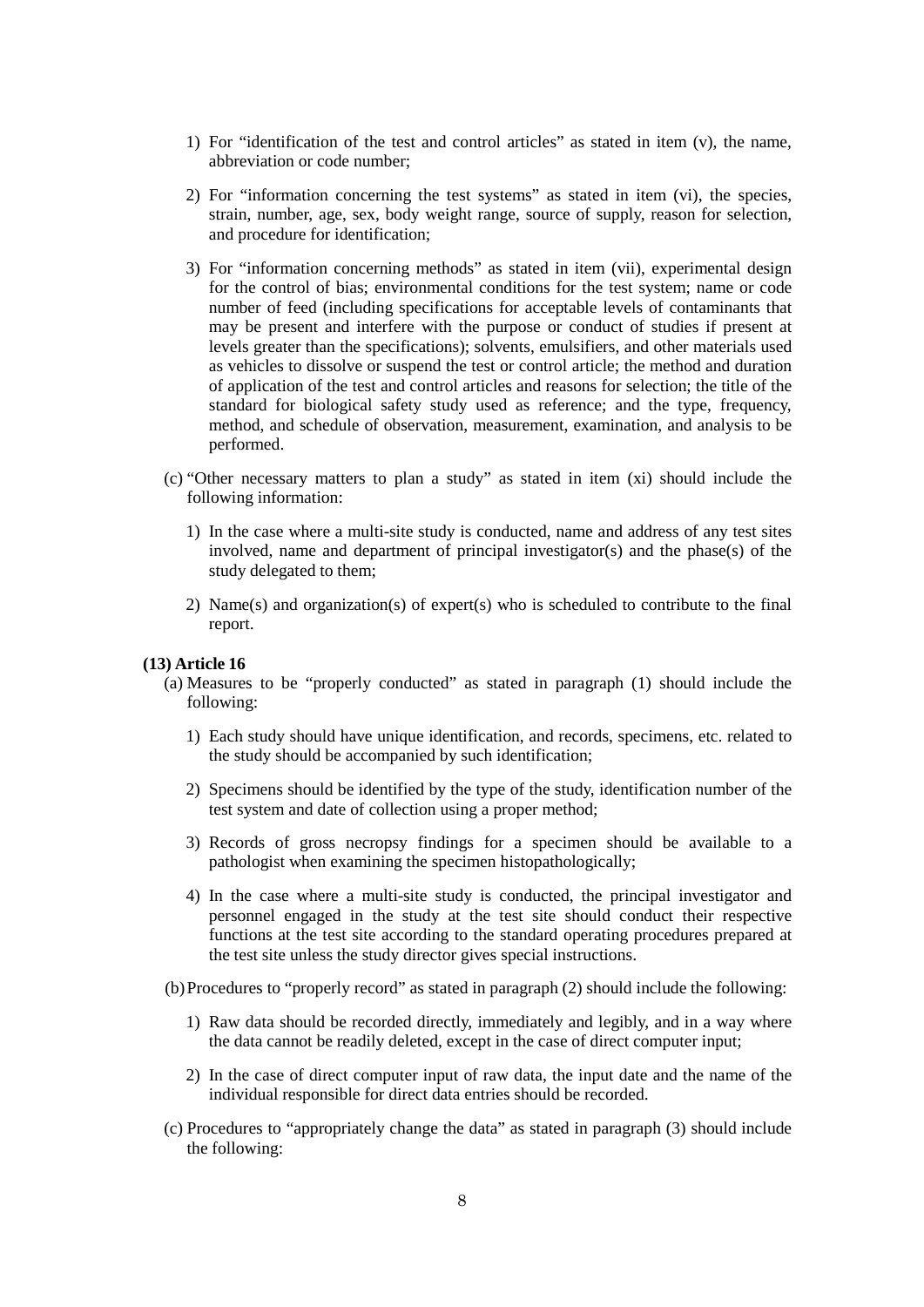Any change in the raw data should be made so as not to obscure the original entry, should be accompanied by the reason for such change, and should be dated and signed by the individual making the change, or followed by his/her name and seal affixed, at the time of the change so that the individual will be identified. Any change to the data stored in the computer should be made so as not obscure the original data. The reason for the change should also be entered, with the date and the name of the individual making the change.

(d) "Any unexpected or unforeseen circumstances" as stated in paragraph (4) should include deviations from the protocol and standard operating procedures.

#### **(14) Article 17**

(a) The study director should assume responsibility for preparation of the final report.

- (b) For a multi-site study, a single final report including the results obtained at all test sites should be prepared.
- (c) "Study initiation date" as stated in paragraph (1), item (iii) should be the date the study director signs or affixes his/her name and seal to the protocol, and "study completion date" should be the date the study director signs or affixes his/her name and seal to the final report.
- (d) Each item of paragraph (1) should include the following information:
	- 1) For "name of the study director and names of other personnel engaged in the study" as stated in item (iv), assigned functions;
	- 2) For "Information concerning the test and control articles" as stated in item (v), the name, abbreviation or code number, and lot number, identity, content, purity, composition, etc. which characterize the test and control articles, and stability and uniformity under the conditions of administration;
	- 3) For "information concerning the test system" as stated in item (vi), the species, strain, number, age, sex, body weight range, source of supply, date of receipt, and animal care conditions;
	- 4) For "information concerning methods" as stated in item (viii), the method of application of the test or control article, the reason for its selection; and the type, frequency, and method of observation, measurement, examination and analysis performed, and the titles of the standards for biological safety studies used as reference.
	- 5) "Other necessary matters" as stated in item (xiv) should be as follows:
		- (i) In the case where a study is commissioned, name and address of the sponsor (name and location of the main office in the case of a legal entity);
		- (ii) In the case where a multi-site study is conducted, name and address of any test sites, name(s) and department(s) of the principal investigator(s) and the phase(s) of the study delegated to them;
		- (iii) Name(s) and organization(s) of expert(s) having contributed to the final report.

#### **(15) Article 18**

(a) Procedures to "properly retain" as stated in paragraph (1) should include the following: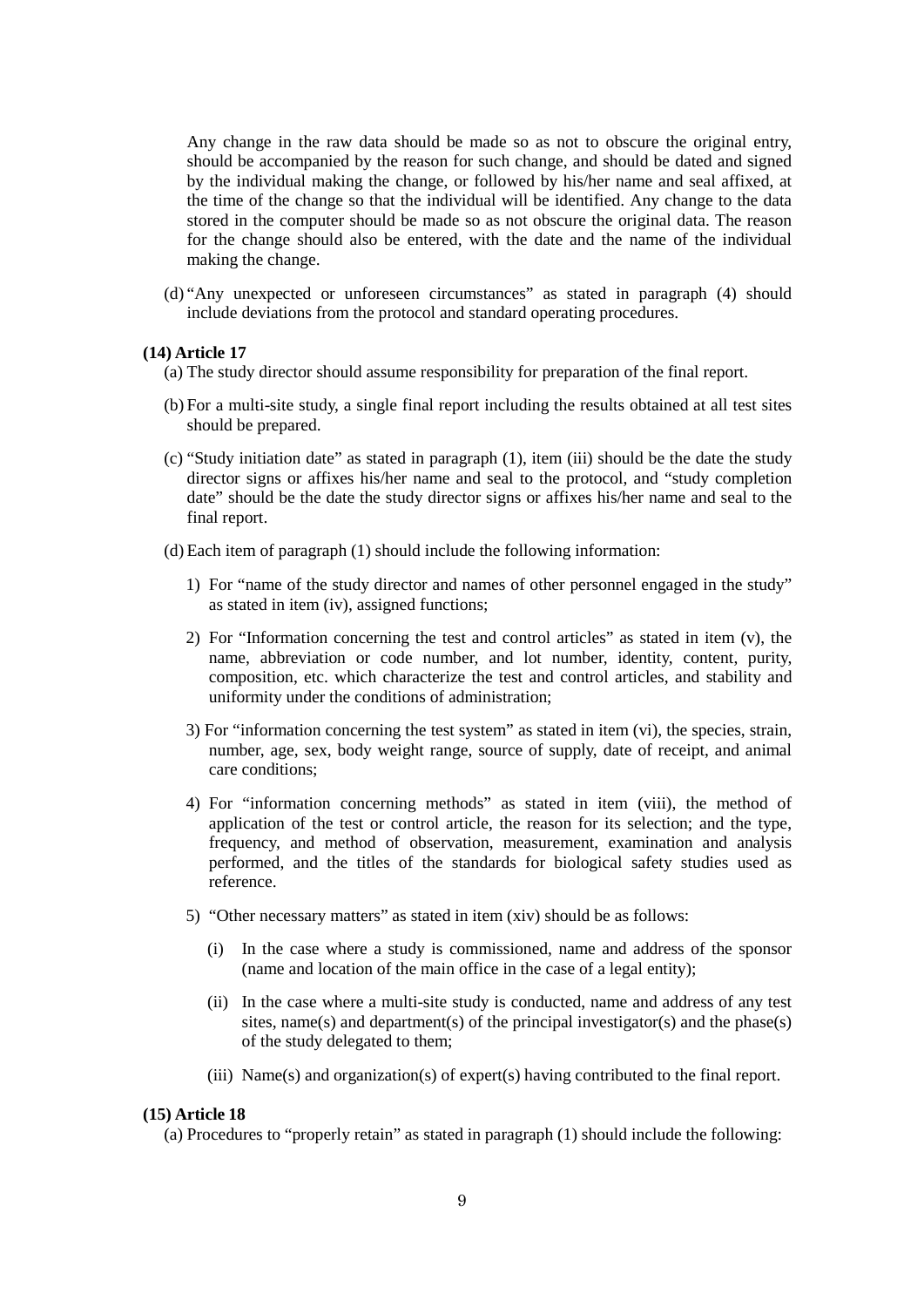- 1) When specimens or raw data are retained separately from the final report, this fact should be recorded at the facility where the final report is retained;
- 2) The movement in and out of the archives and transfer from archives of study-related materials should be properly recorded;
- 3) Study-related materials should be arranged and retained in a convenient way for retrieval, such as indexing by the test article, test system, and type of the study;
- 4) Study-related materials should be transferred to the archives at an appropriate time.
- (b) Study-related materials should be retained for the periods prescribed in Article 101 (including the cases where it is applied mutatis mutandis pursuant to Article 110, paragraph (1)) or Article 104 of the Ordinance for Enforcement of the Pharmaceutical Affairs Act; provided, however, wet specimens and specially prepared specimens that may deteriorate markedly during storage, such as histochemical specimens, electron microscopic specimens, and blood specimens, should be retained only as long as their quality afford evaluation.
- (c) In addition to study-related materials, the following items should be handled in the same manner as the provisions pertaining to storage, etc. in Article 18:
	- 1) Test and control articles prescribed in (11), (a), 7 of this notification;
	- 2) Records of inspections performed by the quality assurance unit;
	- 3) Records of qualifications, training, experience and job descriptions of personnel;
	- 4) Records and reports of the maintenance, calibration and cleaning of equipment;
	- 5) Validation documentation for computerized systems;
	- 6) Historical files of standard operating procedures;
	- 7) Environmental monitoring records;
	- 8) Others.

#### **(16) Article 19**

(a) "Necessary measures" as stated in item (i) should include the following:

- 1) Select test sites according to their ability to correctly conduct a study at the test sites;
- 2) Ensure that the test site management designates a principal investigator(s) pursuant to the provision of item (ii);
- 3) Designate the quality assurance manager of the test facility as an individual who has overall responsibility for quality assurance of the entire study (hereinafter referred to as the "lead quality assurance manager");
- 4) Establish a communication system among those persons concerned in the study, such as the study director, principal investigator, quality assurance manager and personnel engaged in the study.
- (b) For item (ii), where the test facility management directly manages and administers a test site, the test facility management may also perform the functions of the test site management. In this case, procedures to specify the test site management and procedures to ensure that a principal investigator(s) has been designated may be